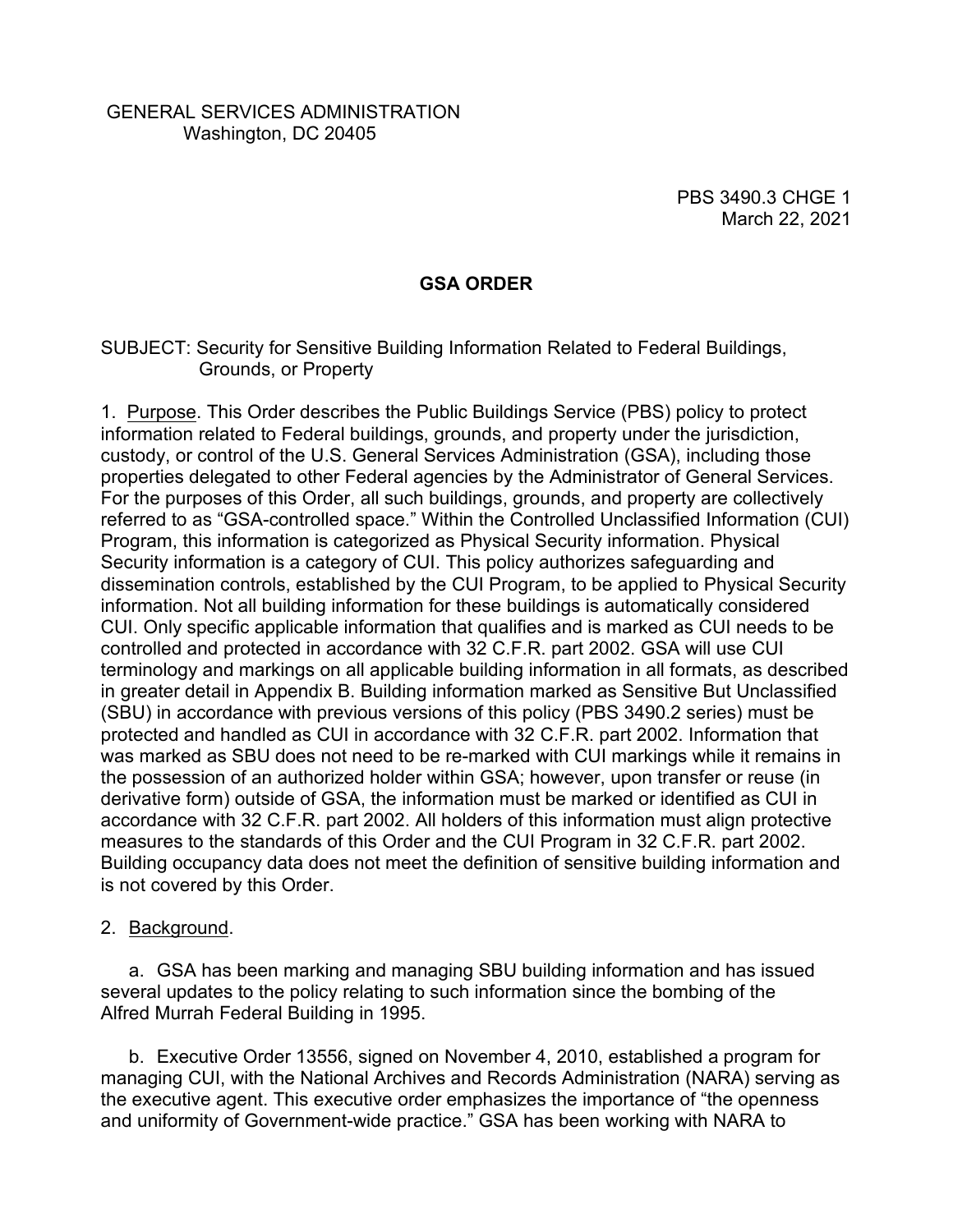develop CUI standards and best practices. NARA published its CUI implementing regulation at 32 C.F.R. part 2002 on September 14, 2016. Accordingly, GSA is replacing the GSA SBU designation with the executive branch-wide CUI designation and this Order implements the new CUI requirements for PBS building information in accordance with GSA Order CIO 2103.1, Controlled Unclassified Information (CUI) Policy, issued May 16, 2017.

3. Cancellation. This Order cancels and supersedes GSA Order [PBS P 3490.2,](https://insite.gsa.gov/portal/content/657310)  [Document Security for Sensitive but Unclassified Building Information,](https://insite.gsa.gov/portal/content/657310) issued September 2, 2014.

4. Scope and Applicability. This Order applies to all entities that handle, receive, and store CUI building information related to GSA-controlled space, as well as to the access to and generation, dissemination, storage, transfer, and disposal of all such information. It also applies to procurements to acquire, alter, or manage space, either Government-owned or leased, including GSA space that is delegated to other Federal agencies. THIS ORDER DOES **NOT** APPLY TO BUILDING INFORMATION CLASSIFIED UNDER EXECUTIVE ORDER 13526, Classified National Security Information.

a. All sensitive building information must be marked and managed as CUI in accordance with 32 C.F.R. part 2002. Physical Security information is a category of CUI and must be marked in accordance with the CUI Program. The GSA Office of Information Technology Category (IT), along with PBS business lines, will develop a system to track project CUI building information. This system will be implemented in a phased approach and completed within five years of the issuance date of this Order.

b. Existing SBU building documents, marked prior to this revised Order, must be controlled and protected when procuring and contracting for design and construction services for renovations to existing facilities.

c. For new facilities, whether owned or leased, the building drawings and other related building information will be reviewed and must be designated CUI, as appropriate, in accordance with the "Specific Requirements and Responsibilities" section of this Order. The designation as CUI occurs when the information is turned over by the architect-engineering (A-E) personnel to the Government as part of the final approved concept documents. Not all building information should be designated as CUI.

d. For GSA-leased building information, PBS has determined that procedures contained in this Order for access to and generation, dissemination, storage, transfer, and disposal of CUI building information apply to leased space for the following facility types:

- (1) ISC Facility Security Level V GSA-leased facilities,
- (2) ISC Facility Security Level IV GSA-leased facilities,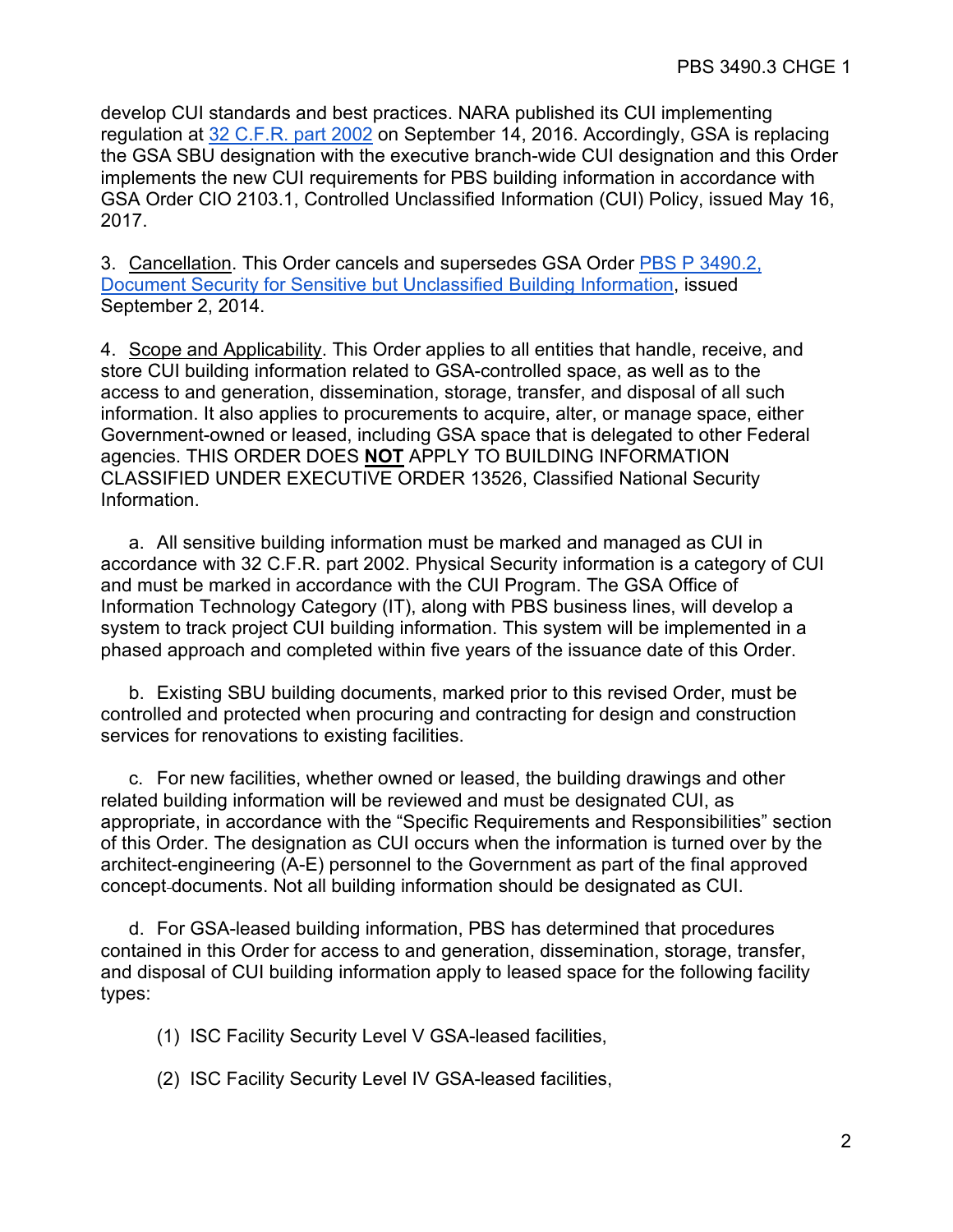(3) ISC Facility Security Level III GSA-leased facilities with 100 percent Federal Government occupancy, or

(4) Other GSA-leased facilities to be considered when requested in writing by the certifying official of the customer agency, in accordance with the guidance in this Order.

5. Policy Objectives. This Order has two principal objectives:

a. To diminish the potential that CUI building information will be available for use by a person or persons with an interest in causing harm; and

b. To allow access to CUI building information only to those recipients who have a legitimate business need to know and a Lawful Government Purpose to access such information.

6. Definitions.

a. CUI Building Information (within the CUI Physical Security Category). Information related to GSA-controlled space that is sufficiently sensitive to warrant some level of protection from full and open public disclosure, but does not warrant classification. This information requires safeguarding and dissemination controls to diminish the potential that it will be accessible to a person or persons with an interest in causing harm. Appendix A provides a list of examples of CUI building information. This list is not exhaustive and is only intended to illustrate some of the more common examples of CUI Building Information.

b. Lawful Government Purpose. A Lawful Government Purpose is any activity, mission, function, operation, or endeavor that the U.S. Government authorizes or recognizes as within the scope of its legal authorities or the legal authorities of nonexecutive branch entities (such as state and local law enforcement). 32 C.F.R. § 2002.4(bb). An individual must have a Lawful Government Purpose to access CUI Building Information. Some examples of individuals who may have a Lawful Government Purpose are GSA project and facilities managers, staff from the Office of the Inspector General (OIG), authorized vendors, utilities, and state and local fire department personnel. This Order does not describe all instances of a legitimate Lawful Government Purpose.

7. Clarification for GSA Order CIO P 2181.1. All building drawings or building information should **not** be designated, automatically, as CUI. Refer to Appendix A of this document for guidance. GSA Order CIO P 2181.1 provides the policy and procedures for issuing and maintaining GSA credentials. Chapter 2, Section 4.b.(4) of GSA Order CIO P 2181.1 states, "Those individuals whose duties require a higher degree of trust, such as IT system administrators, those who handle financial transactions, or those who deal with PII, and other sensitive information (e.g., building drawings, etc.), will continue to require investigations associated with higher levels of trust such as the Minimum Background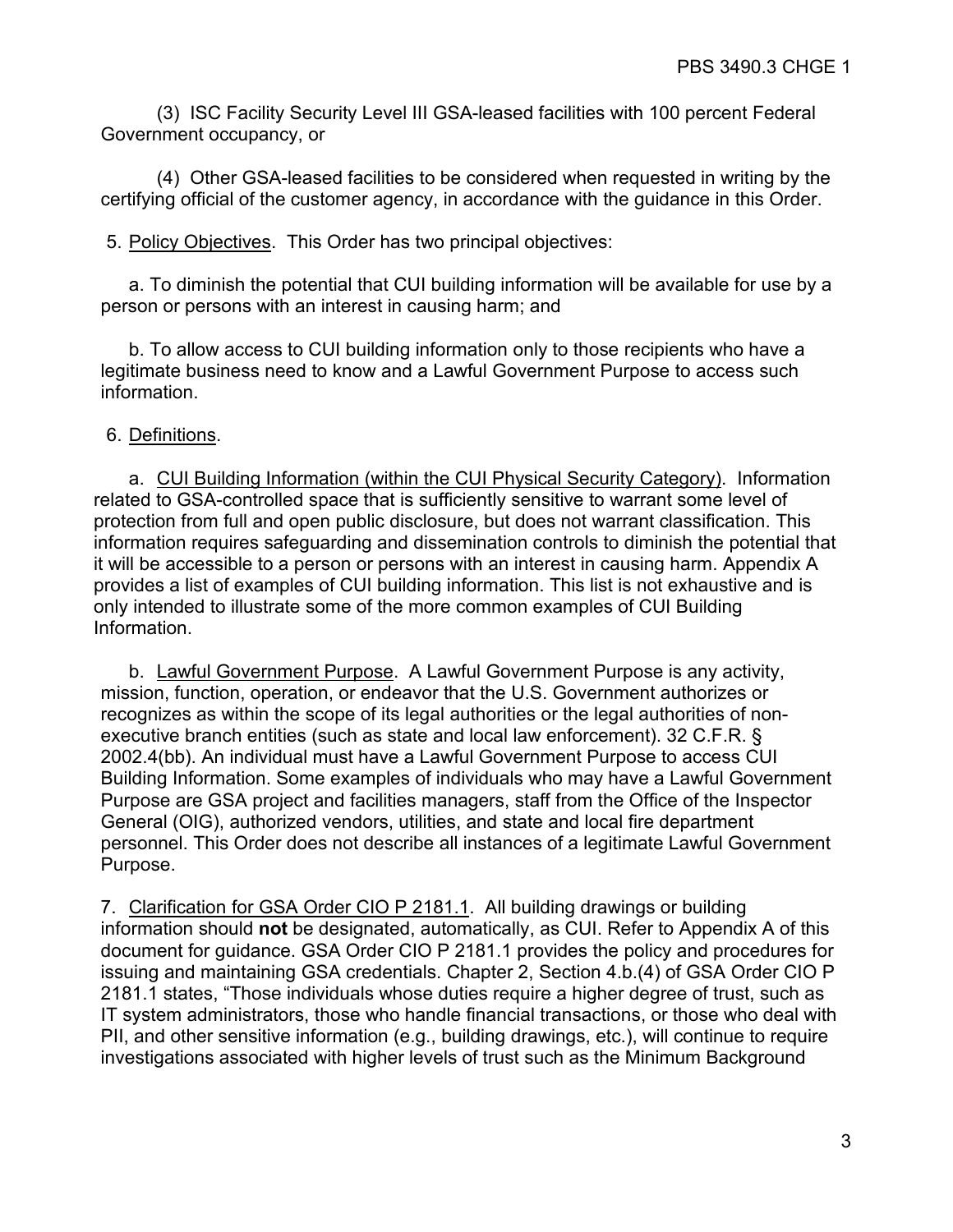Investigation (MBI) or the Limited Background Investigation (LBI)." GSA may grant access to individuals without GSA credentials when those individuals possess a Lawful Government Purpose to access such information.

## 8. Explanation of Changes.

a. Transmittal Page, Section 1, "authorized holder" changed to "authorized holder within GSA" and some language added;

b. Specific Requirements and Responsibilities, page 10, Section 14.a., some language removed;

c. Specific Requirements and Responsibilities, page 11, Section 14.b., some language removed;

d. Appendix C, Section 2.b. i., some language added.

9. Signature.

/S/\_\_\_\_\_\_\_\_\_\_\_\_\_\_\_\_\_\_\_\_\_\_\_\_\_\_\_\_\_\_\_\_\_\_

ALLISON H. AZEVEDO Acting Commissioner Public Buildings Service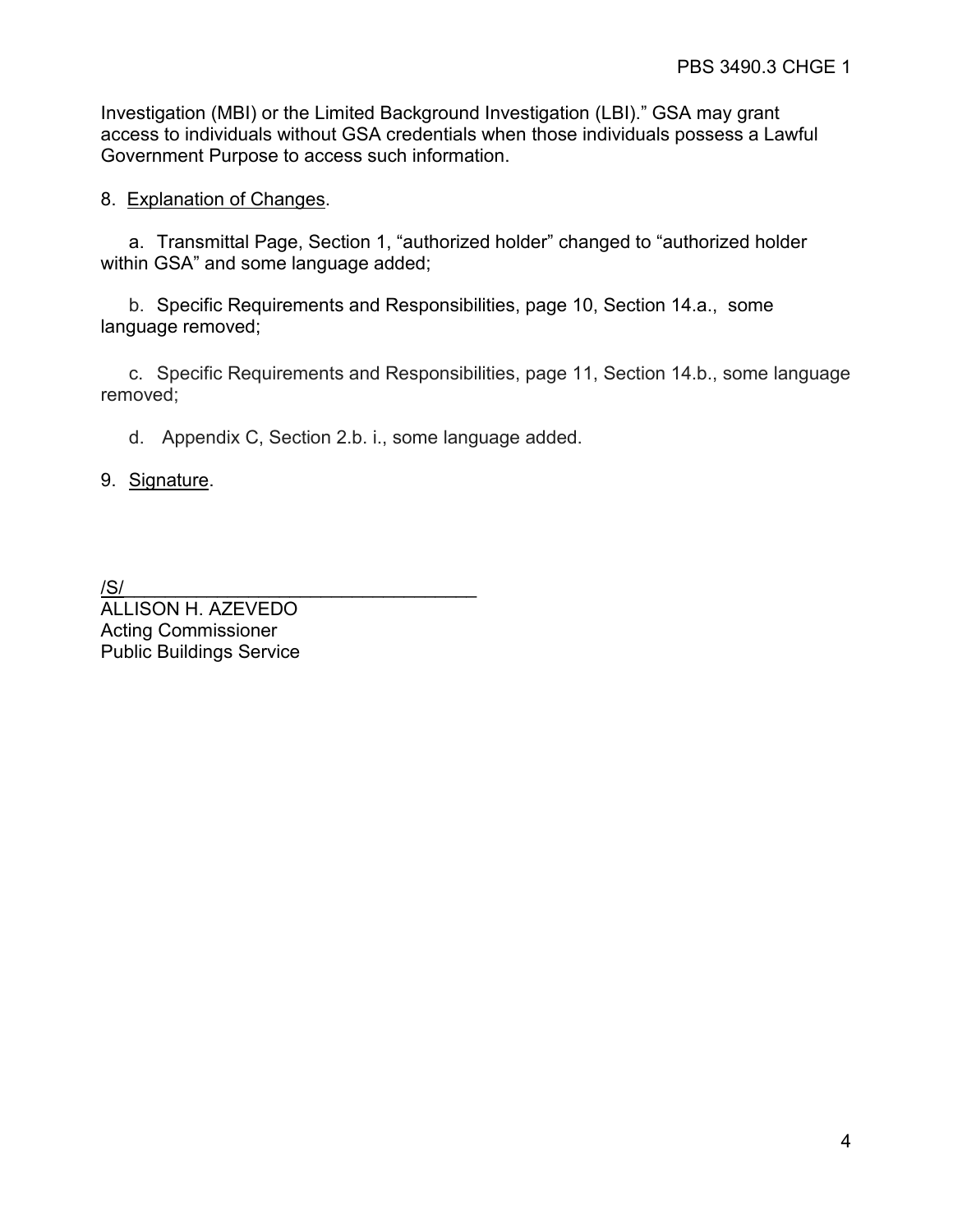# **Security for Sensitive Building Information Related to Federal Buildings, Grounds, or Property**

# **Table of Contents**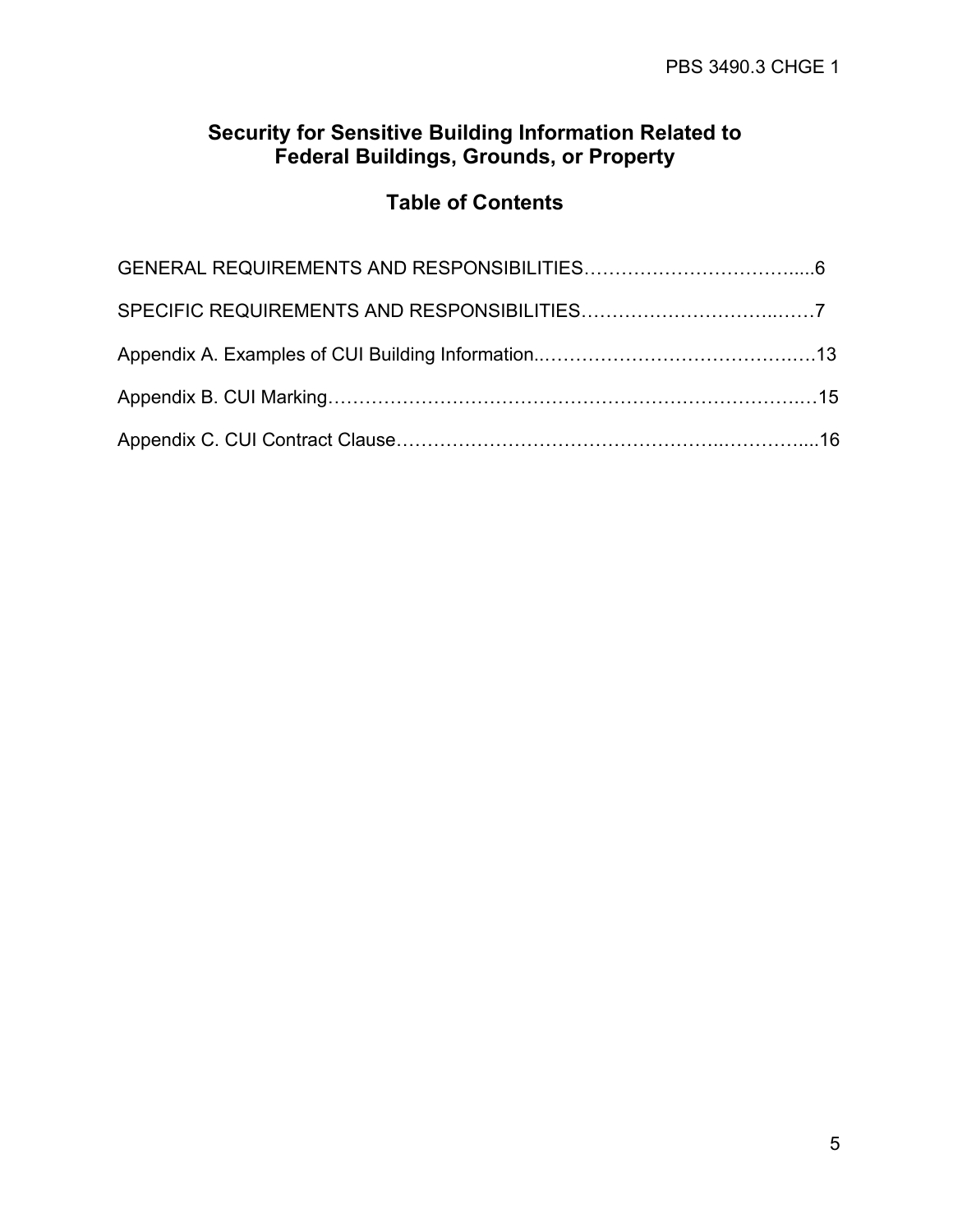# **GENERAL REQUIREMENTS AND RESPONSIBILITIES**

The principles governing the management of CUI building information are as follows:

1. CUI building information must be controlled so that building information in electronic and hardcopy formats is made available only to individuals who have a Lawful Government Purpose.

2. Adequate controls must be used to monitor access to and dissemination of CUI building information.

3. CUI building information must be safeguarded inside a controlled environment during use and either properly destroyed or returned to GSA after use. See 32 C.F.R. § 2002.14 for guidance regarding the safeguarding and destruction requirements for CUI.

4. CUI building information must not be presented in public forums unless required by jurisdictions having authority.

5. Whether a given building's information (for design, construction, facility management, or other PBS activities) is sensitive and qualifies as CUI, shall be based on whether the specific information needs safeguarding or dissemination controls, taking into account the security level of the building and any instructions included in a written request from a certifying official of an occupant agency.

6. For leased space, the procedures outlined in this Order for access to and generation, dissemination, storage, transfer, and disposal of CUI building information apply to the following facility types:

(1) ISC Facility Security Level V GSA-leased facilities,

(2) ISC Facility Security Level IV GSA-leased facilities,

(3) ISC Facility Security Level III GSA-leased facilities with 100 percent Federal Government occupancy, or

(4) Other GSA-leased facilities to be considered when requested in writing by the certifying official of the occupant agency, in accordance with the guidance in this Order.

7. GSA employees must have, at a minimum, a Moderate Risk, Public Trust or higher security clearance to designate physical security information as CUI.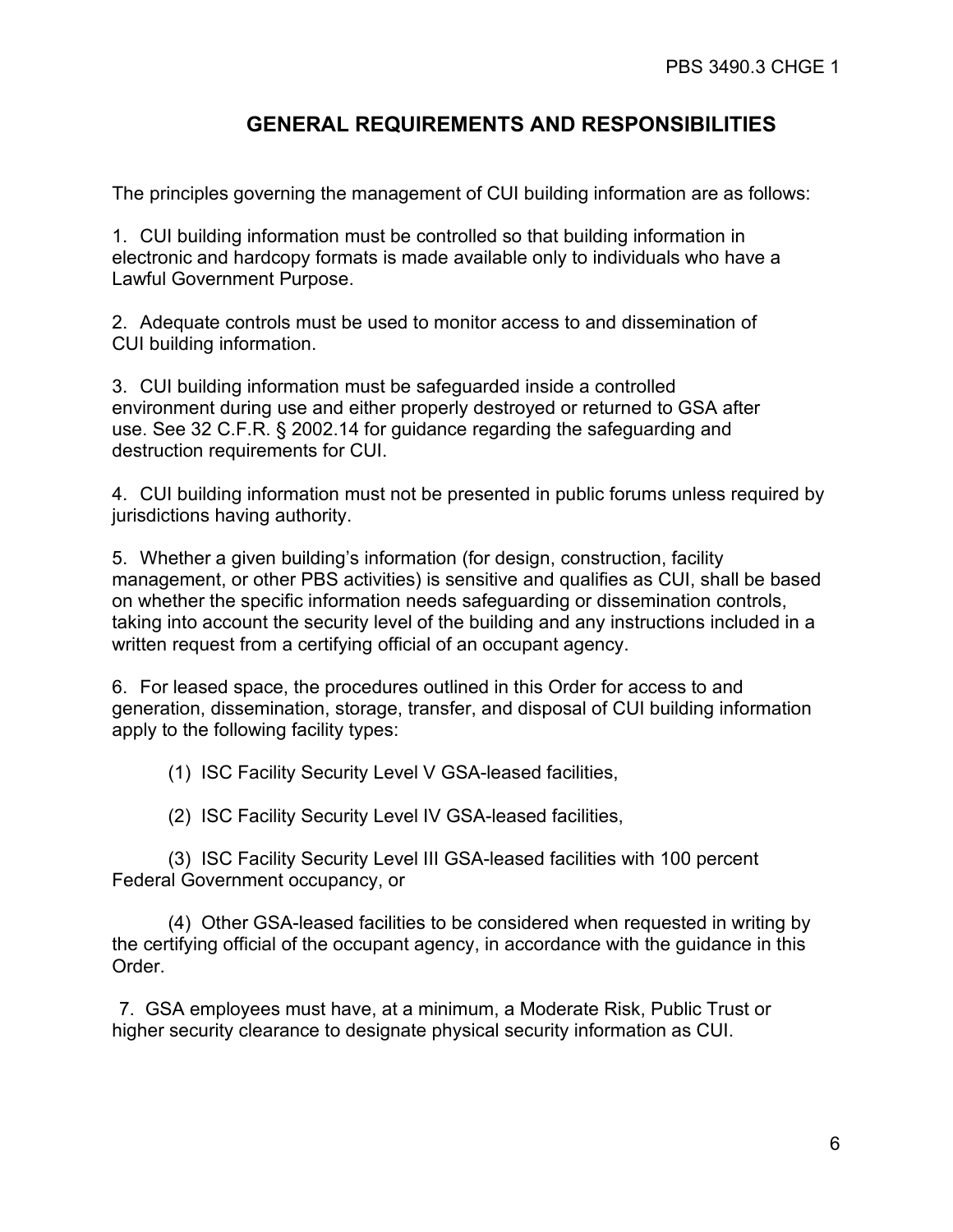# **SPECIFIC REQUIREMENTS AND RESPONSIBILITIES**

1. Public Buildings Service. PBS is ultimately responsible for protecting CUI building information from unauthorized use and for making the initial determination of whether information relating to an entire building, or portion thereof, is considered CUI.

2. PBS Regional Commissioners. Each PBS Regional Commissioner (RC) or their authorized designee (or in the case of delegated buildings, an authorized agency official), makes the initial determination regarding whether a building's documents/information or a portion thereof qualify as CUI. That determination will, in turn, trigger action on the part of the PBS Project Manager or Program Manager to mark the necessary related building information as CUI.

a. The RC must consider the security level of the building itself, as well as comparable building types and the occupant agencies when making the determination whether or not a building's documents/information, or a portion thereof, qualify as CUI.

b. The RC must designate an individual in their respective region responsible for controlling CUI building information.

c. The RC must implement this Order within their region in a uniform, consistent manner so that all items containing CUI building information are marked and handled appropriately.

d. In the case of a new building in the planning stages for a single occupant agency, the RC, in consultation with the occupant agency, has decision-making authority to determine whether the building information qualifies as CUI.

e. In the case of a new building in the planning stages for multiple occupant agencies, the RC, in consultation with all projected occupant agencies, has the decision-making authority in determining whether the building information qualifies as CUI.

f. For GSA-leased space, PBS has determined that procedures contained in this Order for access to and generation, dissemination, storage, transfer, and disposal of CUI building information apply to leased space for the following facility types:

(1) ISC Facility Security Level V GSA-leased facilities,

(2) ISC Facility Security Level IV GSA-leased facilities,

(3) ISC Facility Security Level III GSA-leased facilities with 100 percent Federal Government occupancy, or

(4) Other GSA-leased facilities to be considered when requested in writing by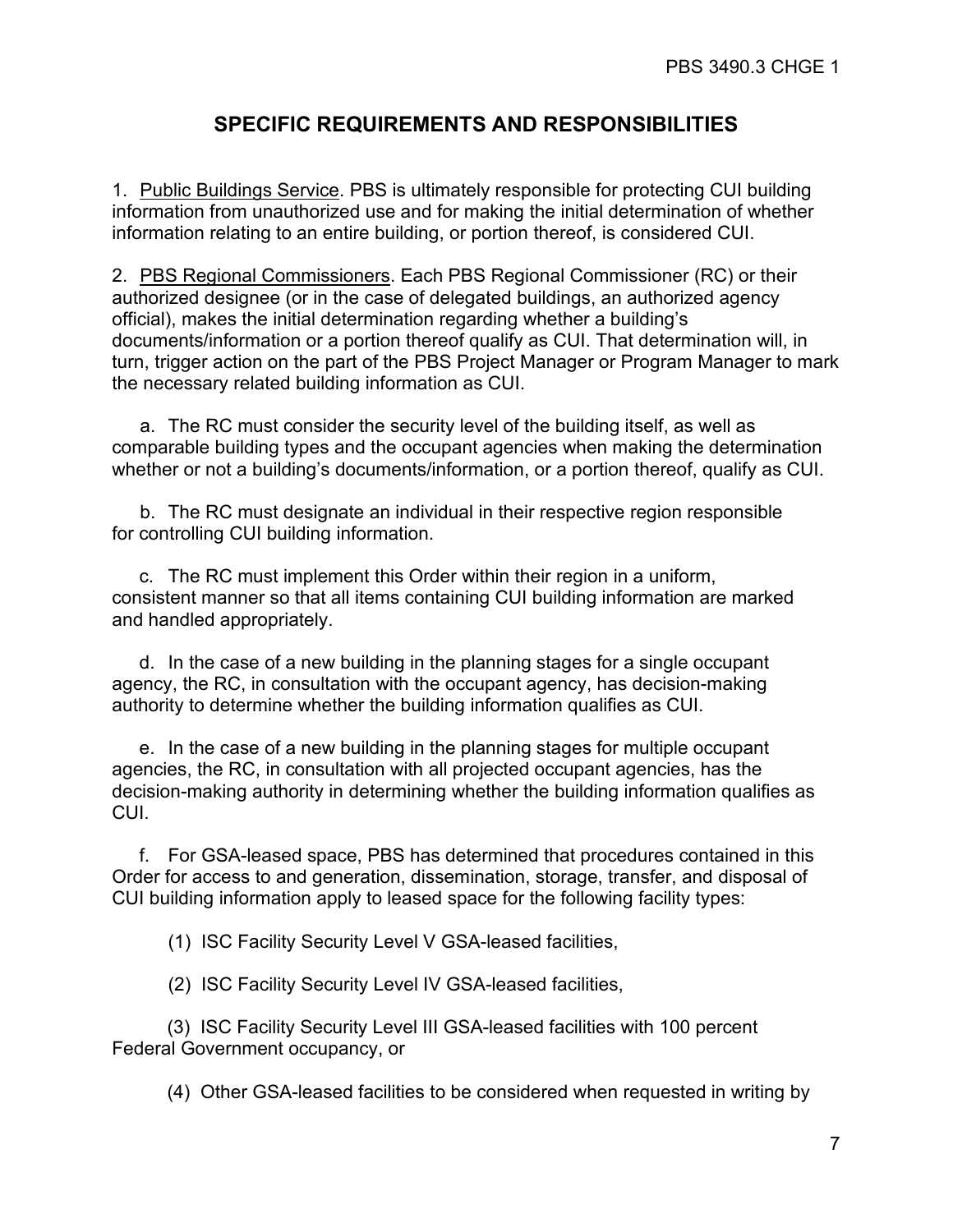the certifying official of the occupant agency, in accordance with the guidance in this Order.

3. Customer Agencies. In cases where a customer agency requests building information to be categorized as a controlled document (when not otherwise required by CUI policy), GSA requires the customer agency to pay any extra costs associated with higher security requirements. The customer agency must agree to fund such costs through either a reimbursable work authorization or rent, as applicable. Extra costs may be due to limits on the A-E, personnel access, bidding restrictions, reduced competition for construction and facility management, or other factors related to the customer agency's security. The RC or their designee will assist the customer agency in identifying the additional costs associated with its request and requirements.

a. The determination of whether the building's information qualifies as CUI is not affected by the customer agency's request that building information be categorized as a controlled document except as provided in paragraphs 5 and 6 of the General Requirements and Responsibilities, above. If the building information requires safeguarding or dissemination controls, it qualifies as CUI within the Physical Security category; if it does not, then it is Uncontrolled Unclassified Information.

b. Within a Federal campus, the CUI designation may apply to information relating to one or more buildings in the campus, as needed, but will not automatically apply to all buildings' information within the same campus.

4. PBS Project, Program, or Facility Manager. The PBS Project or Program Manager (PM) or the PBS Facility Manager (FM), as applicable, is responsible for reviewing all building documents, identifying and marking CUI, and including instructions in Statements of Work for contractors to mark documents as CUI, if appropriate.

5. Mandatory Review. For building projects (for design, construction, facility management, and other PBS activities), the PBS PM or FM, as applicable, is responsible for reviewing all building information that contains or may contain CUI at regular milestones (such as change in use, configuration or occupant agency); and for identifying and validating that CUI markings are correct. If the CUI designation is found to be incorrectly marked or no longer required, the PBS PM or FM, as applicable, must promptly take corrective action to change or remove the marking.

6. Facility Security Committee. Except for GSA-leased space, either during design development or after construction is complete, the building's Facility Security Committee (FSC) or its current equivalent, as outlined in the Risk Management Process established by the ISC, must advise the PBS PM or FM, as applicable, regarding additional specific building information where CUI markings are necessary.

a. The FSC, or its current equivalent, may determine that some specific building information for that building qualifies as CUI. In this case, the FSC must advise the PM or FM, as applicable, to mark only that specific building information as CUI. The FSC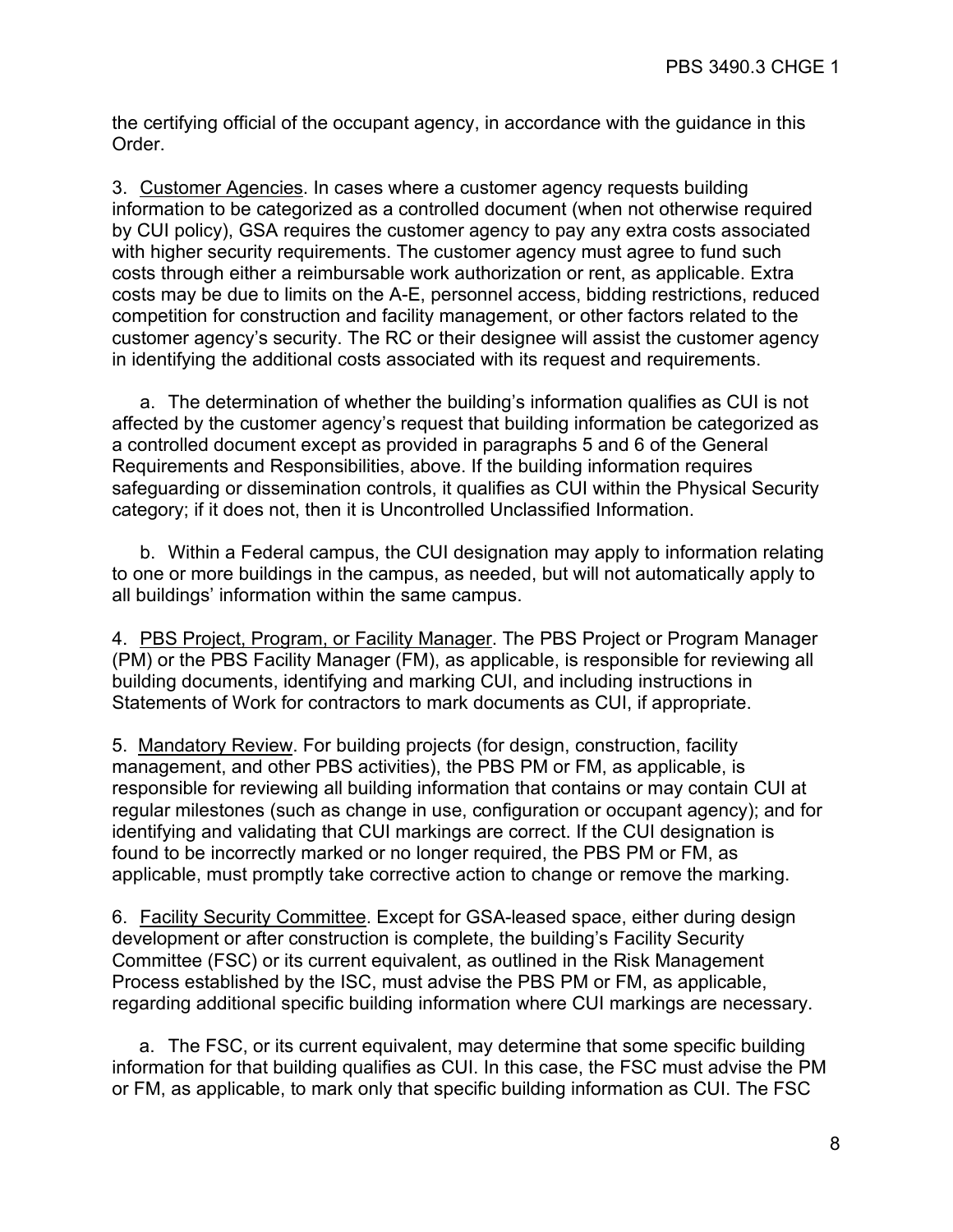must refer to Appendix A of this Order for further guidance.

b. The FSC, or its current equivalent, may determine that some specific building information no longer qualifies as CUI. In this case, the FSC must advise the PM or FM, as applicable, to mark only that specific building information that is CUI. The FSC must refer to Appendix A of this Order for further guidance.

6. Disseminators. Disseminators of CUI building information must comply with the policy, principles and requirements of this Order. CUI building drawings that are part of a procurement must be issued in accordance with Federal Acquisition Regulation (FAR) § 5.102(a)(4) on the secure side of the SAM.gov website (https://sam.gov/SAM/), or any successor system, with proper document control protocols to allow legitimate registered vendors access to the documents for proposing and pricing the procurements.

7. Contracting Officers. The Contracting Officer (CO) must include the clause in Appendix C, or a similar updated clause per the GSA Acquisition Manual (GSAM), in all solicitations (including Requests for Lease Proposals (RLPs)), building contracts, and leases that may contain, require access to, or cause the generation of CUI building information. This applies to all contracts issued after issuance of this Order.

a. Examples of such contracts are A-E design, construction and facility management, and related professional service contracts, such as Construction Manager as Advisor and Commissioning Authority contracts.

b. COs must take appropriate action when they become aware that contractors have not fulfilled contractual obligations regarding the protection of CUI building information. Such action may include an investigation, referring the contractor for suspension or debarment proceedings, terminating the contract for default, or any combination of the foregoing.

8. GSA Employees (And Other Authorized Holders). GSA employees and other authorized holders may disseminate CUI building information only after determining whether the recipient has a Lawful Government Purpose.

9. General Counsel. The Office of General Counsel (OGC) provides legal advice concerning Freedom of Information Act (FOIA) requests that apply to CUI building information. OGC also provides counsel regarding the application of this Order.

10. PBS Regional Commissioners, Assistant Commissioners and Deputy Assistant Commissioners. The PBS RCs, Assistant Commissioners, and Deputy Assistant Commissioners must make their respective personnel aware of the requirements in this Order, and require that their staffs be trained in the proper application of this Order, including encryption software applications available to GSA personnel and contractors.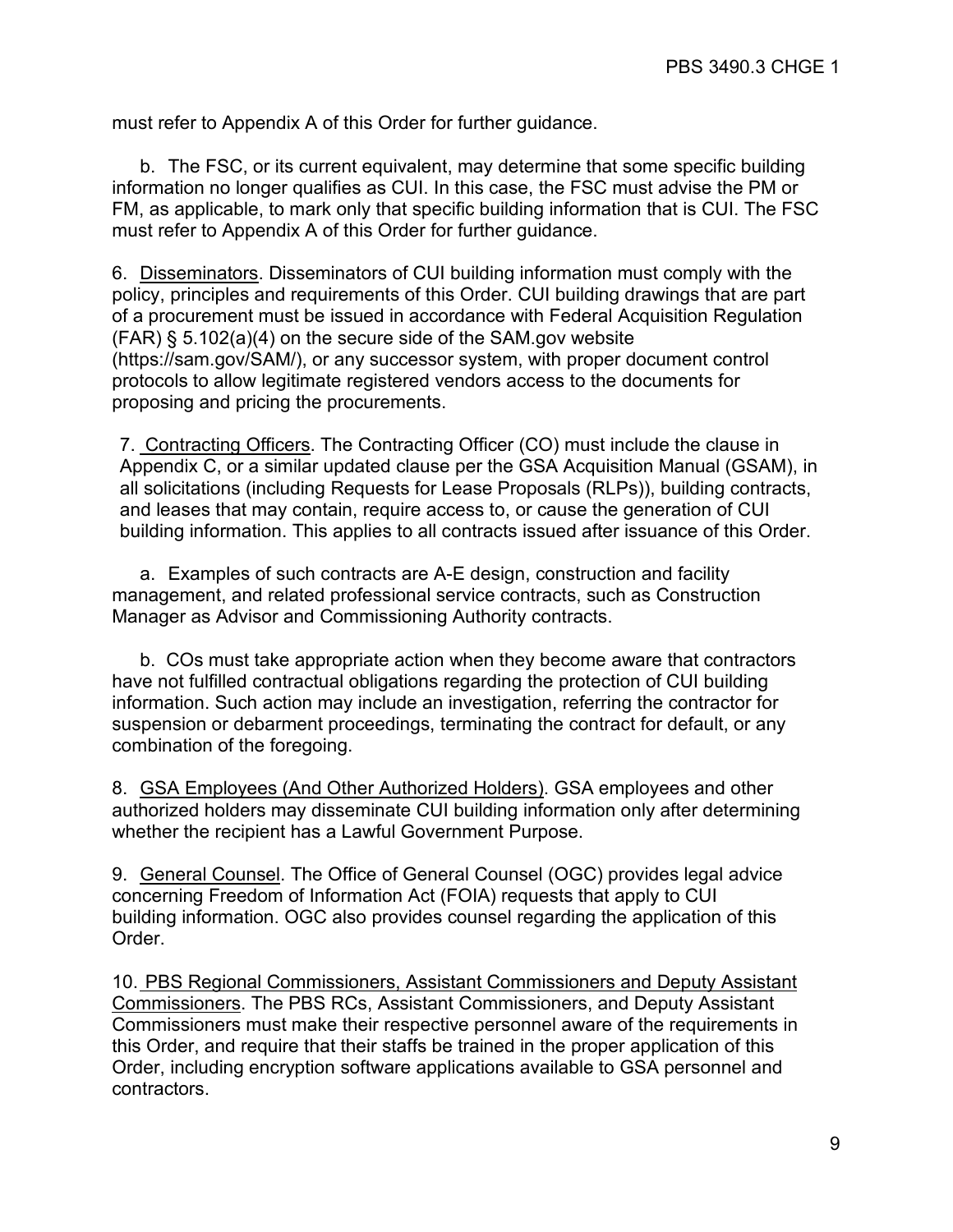11. Marking Information. For any CUI building information created after the issuance date of this Order, pages containing CUI building information must follow NARA's Marking Controlled Unclassified Information (CUI) Handbook identified in Appendix B.

12. Limiting Dissemination to Authorized Recipients. CUI building information may be disseminated only after it is determined by GSA personnel that each recipient is authorized to receive it. The criterion to determine whether a recipient is authorized to receive CUI building information is that the recipient must have a Lawful Government Purpose for access, as described in section 4 (Scope and Applicability) of the transmittal for this Order.

a. Federal, State, and Local Government Entities. GSA must provide CUI building information for the performance of official Federal, state, and local government functions, such as inspections, OIG audits, code compliance reviews, and issuance of building permits, among other purposes. Public safety entities, such as fire departments, may be determined to have a Lawful Government Purpose to access CUI building information on a case-by-case basis. This Order must not prevent or encumber the necessary dissemination of CUI building information to such public safety entities*.*

b. Vendors, Non-Governmental Entities and Utilities. Unless the action is exempt under FAR § 4.1102, all disseminators are responsible for verifying that a vendor is currently registered as "active" in the System of Award Management (SAM) dat[abase](http://www.sam.gov/)  [at www.sam.gov,](http://www.sam.gov/) or any successor system, and also has a Lawful Government Purpose before providing the information to the vendor. Non-governmental entities and utility companies may also have a Lawful Government Purpose requiring access to CUI building information for the performance of work on GSA-controlled space on a case-by-case basis, and do not necessarily need to register within the SAM database.

13. Electronic Transmission of CUI Building Information. GSA employees and other authorized holders who electronically transmit CUI building information outside of the GSA network must encrypt the data with an approved National Institute of Standards and Technology (NIST) algorithm, such as Advanced Encryption Standard (AES) or Triple Data Encryption Standard (3DES), in accordance with Federal Information Processing Standards Publication (FIPS PUB) 140-2, Security Requirements for Cryptographic Modules.

14.Dissemination of CUI Building Information in Non-Electronic Form or on Portable Electronic Data Storage Devices. Portable electronic data storage devices include CDs, DVDs, and USB drives. Files on these devices must be encrypted with an approved NIST algorithm. Non-electronic forms of CUI building information include paper documents.

a. By Mail. GSA employees must only use methods of shipping that provide confirmation of receipt of the CUI building information, such as track and confirm, proof of delivery, signature confirmation, or return receipts. CUI markings must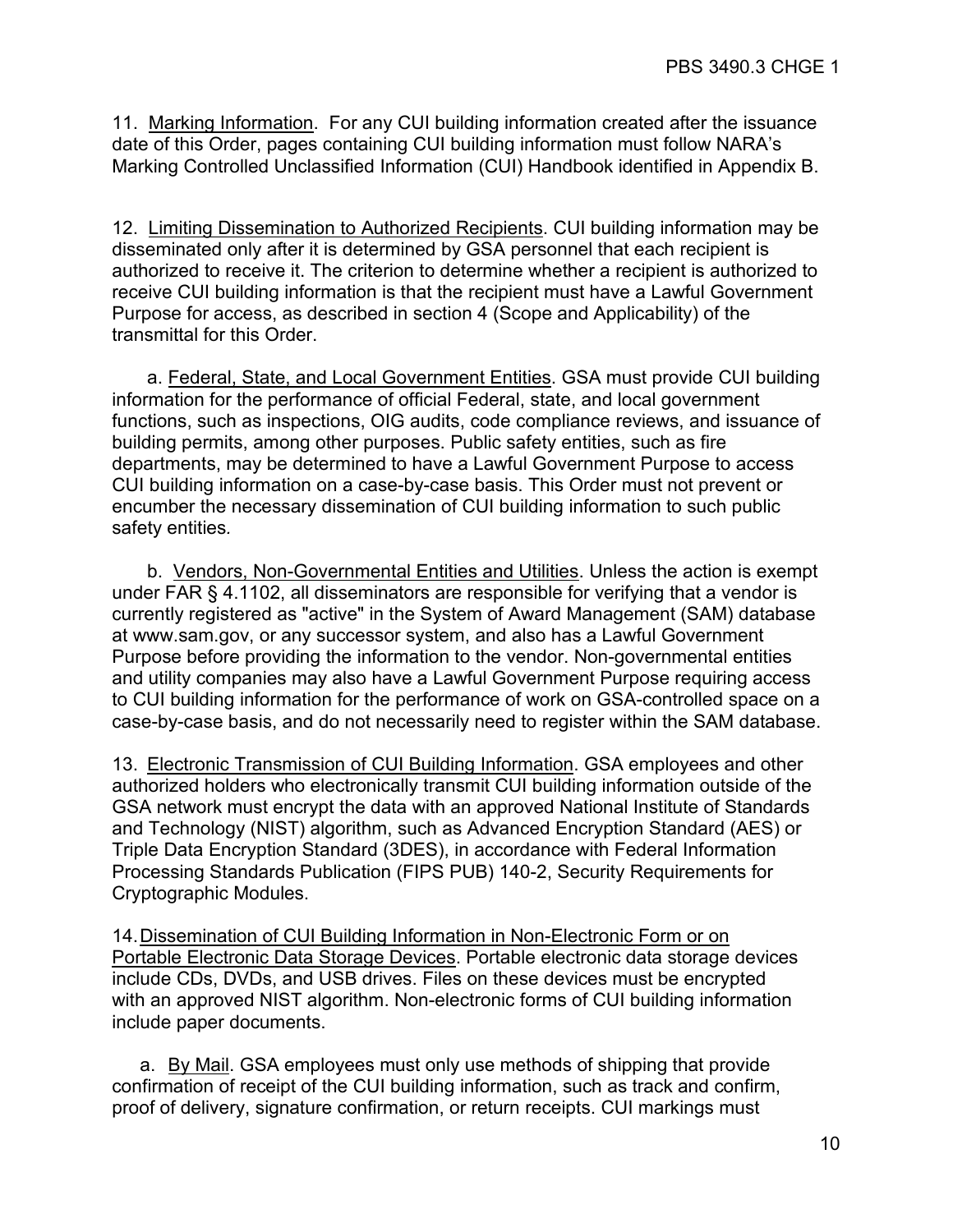not appear on the exterior of packages.

b. In person. GSA employees may only provide CUI building information to authorized representatives of Federal, state, and local government entities, SAMregistered firms, and others that have a Lawful Government Purpose to access such information.

15. Safeguarding CUI Building Information. GSA employees and other authorized holders must not take CUI building information outside of GSA facilities, except as necessary for the performance of a GSA project. If a GSA employee or other authorized holder takes CUI building information outside of a GSA facility, access to the information must be limited to only those with a Lawful Government Purpose for access. Such information must be returned to a GSA facility or destroyed when no longer needed for the performance of a GSA project. CUI building information must be stored in a controlled environment that prevents unauthorized access (*e.g.,* locked rooms or cabinets).

16. Media Storage. GSA employees and embedded contractors must not store or retain CUI building information on any electronic device or media not issued or approved by GSA.

17. Destroying CUI Building Information. When CUI building information, in any format, is no longer needed, it must be destroyed in accordance with NIST Special Publication 800-88, Guidelines for Media Sanitization. Alternatively, the CUI building information may be returned to the CO.

18. FOIA Requests. CUI markings do not control the decision of whether to disclose or release the information to any entity that files a FOIA request. Any determination to disclose CUI building information in response to a FOIA request must be made after consultation with OGC.

19. Reporting CUI Security Incidents. Any actual or suspected unauthorized disclosure of CUI must be reported immediately to the CO for the related contract or the appropriate RC. RCs are required immediately to notify the FSC for the building involved. Any incident involving suspected computer or cyber security breach or attack, as defined by NIST Special Publication 800-61, Computer Security Incident Handling Guide, must be reported in accordance with the current version of CIO 2100.1 GSA Information Technology Security Policy, and the GSA CIO IT Security Procedural Guide: CIO-IT Security-01-02, Incident Response (IR).

- Authorized holders and all GSA employees are responsible for reporting incidents of misuse involving CUI. Specific actions include:
	- **Employees and embedded contractors**: Notify the IT Service Desk at 866- 450-5250 or [ITServiceDesk@gsa.gov](mailto:itservicedesk@gsa.gov) immediately.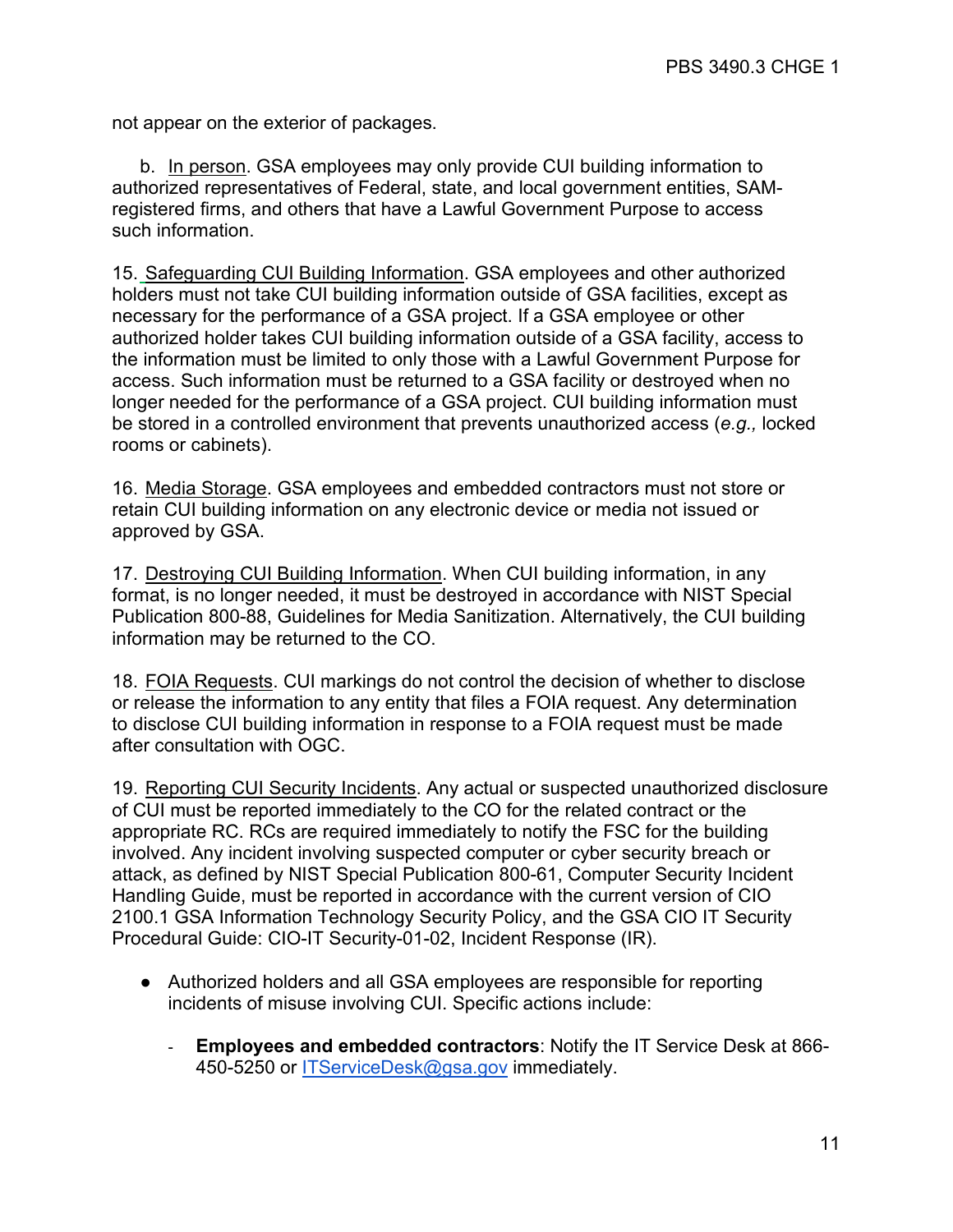- **Contractors:** Contractors are responsible for reporting incidents in accordance with the requirements of their contract(s). Two FAR cases have been opened to incorporate the applicable incident reporting requirements for Personally Identifiable Information and CUI into the FAR.
- **Leases:** For leases involving CUI (previously SBU), the lessor is responsible for reporting incidents to the Lease Contracting Officer and the GSA Incident Response Team at [gsa-ir@gsa.gov.](mailto:gsa-ir@gsa.gov)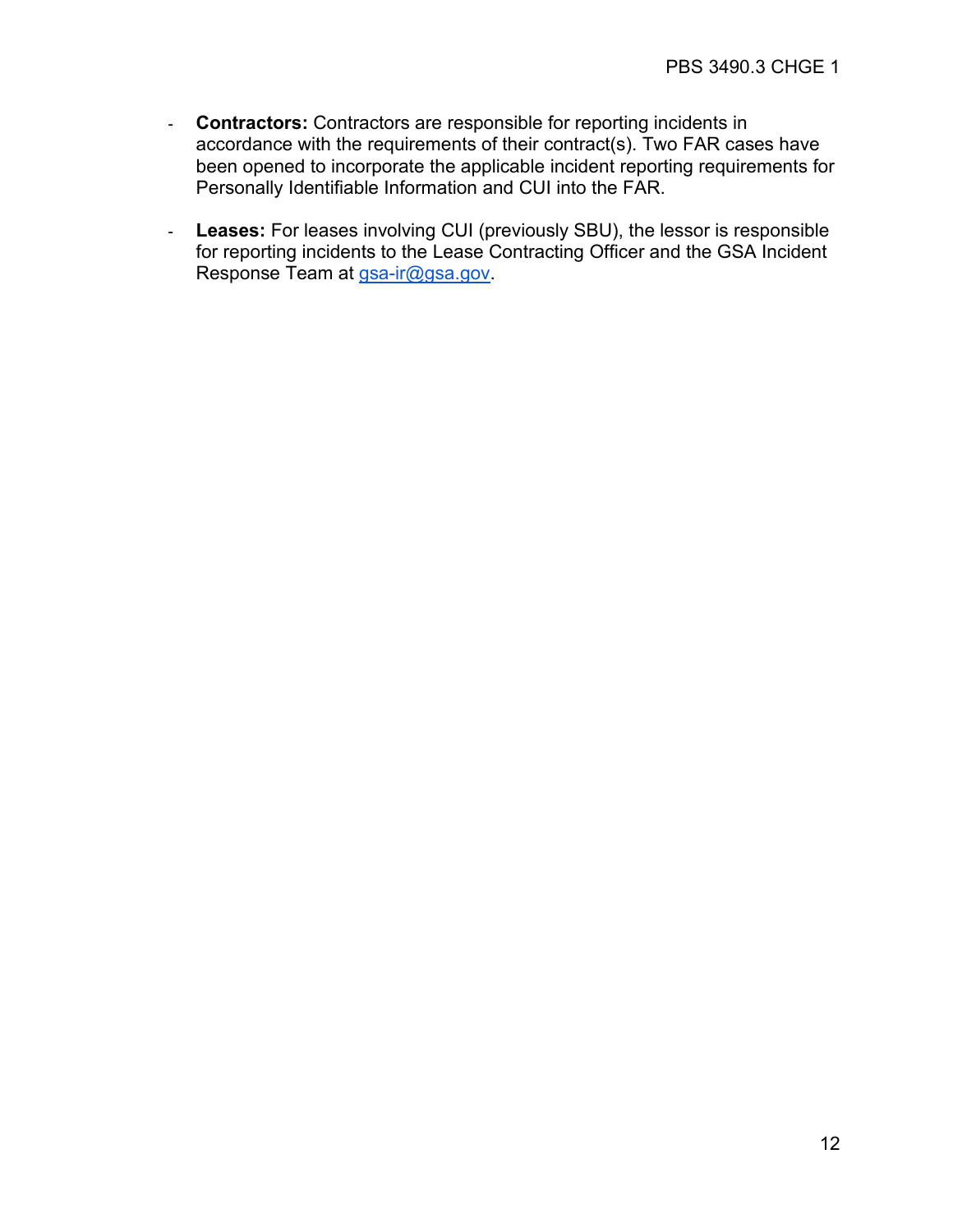# **Appendix A. Examples of CUI Building Information**

Not all building information is automatically considered CUI. After the PBS PM or FM, as applicable, has reviewed, identified, and marked CUI building information, access to the information must be controlled. CUI building information may be contained in any document (including drawings, specifications, virtual modeling, reports, studies, or analyses) and in any format with information pertaining to:

1. Location and details of secure functions or secure space in a building, location or space. Examples include:

- a. Prisoner, detainee or judges' secure circulation paths or routes (both vertical and horizontal)
- b. Detention or holding cells
- c. Sally ports
- d. Security areas, including control rooms, Sensitive Compartmented Information Facilities, and incident command centers
- e. Building automation systems (BAS)
- f. Communication centers, telephone and riser closets
- g. Utilities, fuel and power distribution

2. Location and type of structural framing for the building, including any information regarding structural analysis. Examples include information related to:

- a. Progressive collapse
- b. Seismic
- c. Building security
	- i. Blast mitigation
	- ii. Counterterrorism methods taken to protect the occupants and the building

3. Risk assessments and information regarding security systems or strategies of any kind. Examples include:

- a. Camera locations
- b. Nonpublic security guard post information (*e.g.*, number, location, or operations)
- c. Electronic control systems
- d. Hardware and key control

Note: In the case of building information related to a specific suite, room/space, or other component's information that is designated as CUI (*e.g.*, BAS diagrams or security camera layout), the CUI designation does not necessarily carry over to the entire building's information, nor to the entire campus.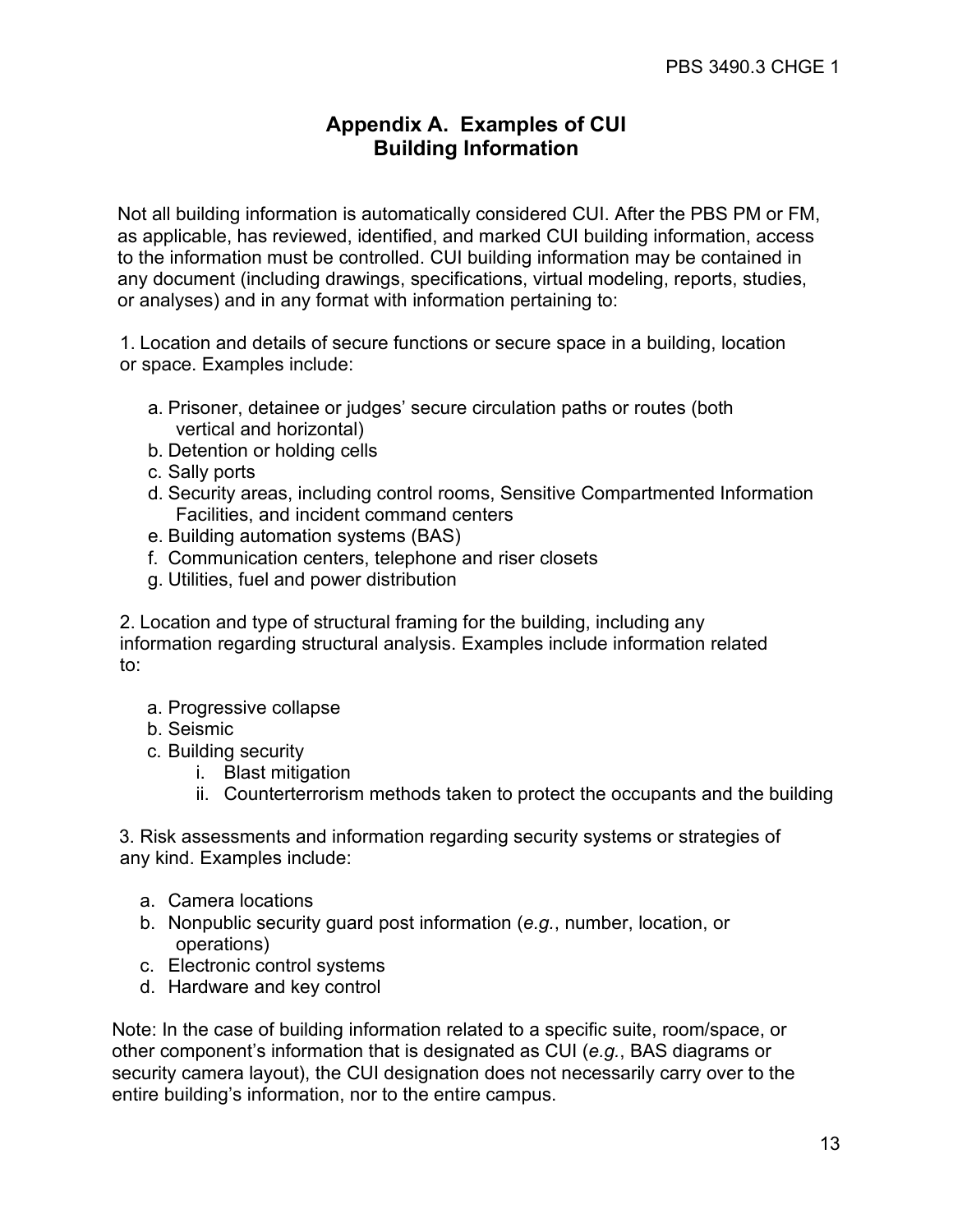Note: Building information for a stand-alone steam plant facility or similar service facility and its associated tunnels must be designated CUI when it services a building that is designated as sensitive.

Note: Drawings marked as CUI may not require that associated specifications be marked CUI if they are general in nature, and do not relate to the definition of CUI building information.

Shop drawings also need to be marked as CUI when they relate to design drawings marked as CUI.

GSA Office of Facilities Management (OFM) is responsible for controlling historic documents not previously marked as SBU that would qualify as CUI, and must manage them accordingly.

Legacy information is unclassified information that was marked as restricted from access or dissemination in some way, or otherwise controlled, prior to the CUI Program. Legacy information is not automatically CUI. Individual facility management teams must examine and determine what legacy information qualifies as CUI and mark it accordingly.

Building occupancy data does not meet the definition of sensitive building information and is not covered by this Order.

In cases of excessive burden, GSA's Senior Agency Official for CUI may issue a "Legacy Marking Waiver," as described in 32 C.F.R. § 2002.38(b) of the CUI Rule. When such a waiver is granted, legacy material that qualifies need not be re-marked as CUI until and unless it is to be "re-used" in a new document or dissemination.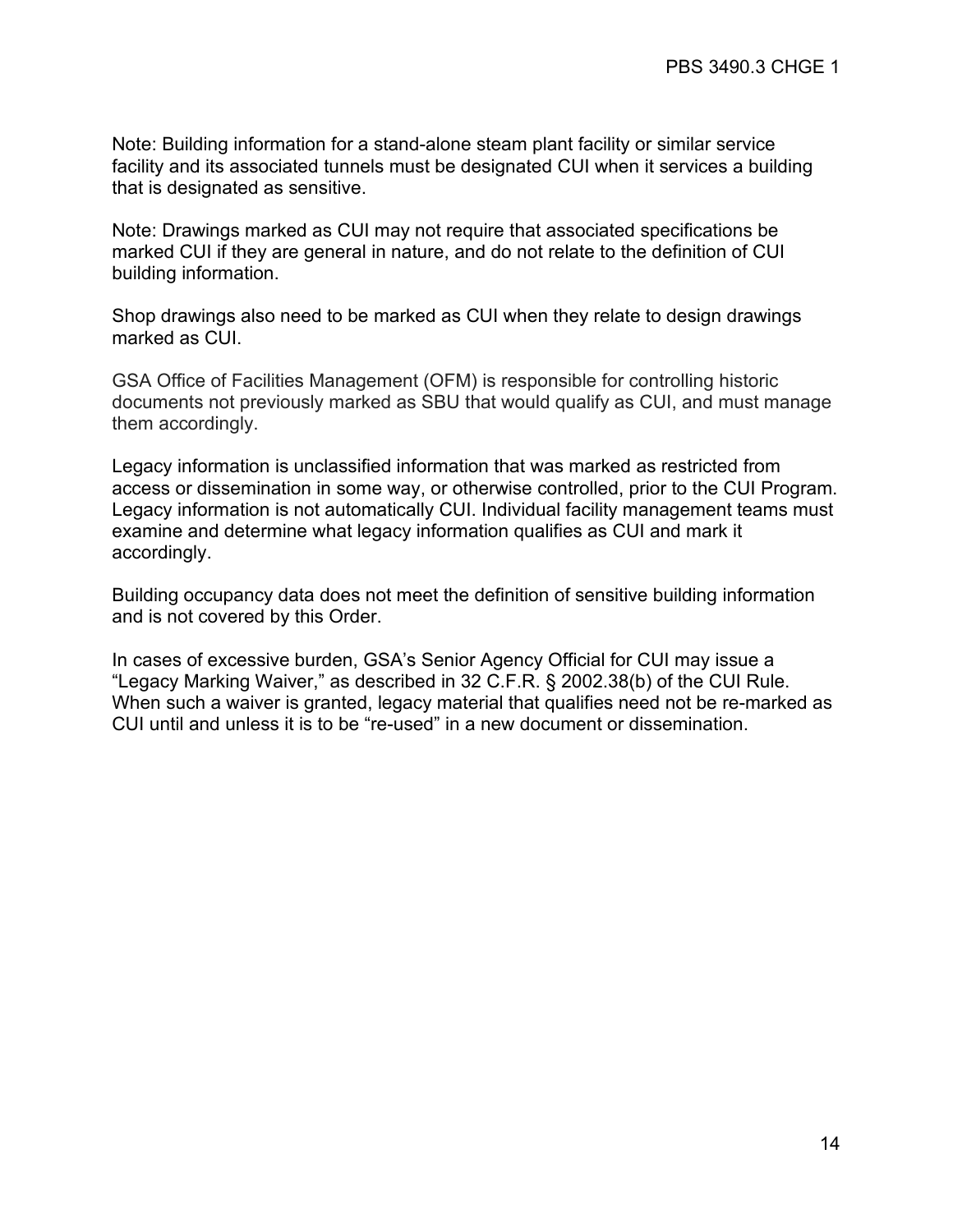# **Appendix B. CUI Marking**

1. In any **electronic or printed document**, pages containing CUI building information must comply with the current version of NARA's Marking [CUI Handbook](https://www.archives.gov/files/cui/20161206-cui-marking-handbook-v1-1.pdf) found on its [CUI website.](https://www.archives.gov/cui)

2. The CUI markings must be used regardless of the medium through which the information appears or is conveyed.

## 3. **CUI Marking Guide Specific to Construction Drawings and Specifications**

**CUI Banner Marking** – All CUI building information construction documents must follow the banner marking guidelines established in "Part One: CUI Markings in an Unclassified Environment" of NARA's Handbook.

**Designation Indicator** – All documents containing CUI building information must indicate that GSA is the designating agency and identify primary point of contact name, phone number and email.

**If the document contains both CUI and uncontrolled unclassified information, the document may be portion marked. If portion marking is used, the CUI portions must be marked "CUI" and non-CUI portions must be marked with a "U" to indicate that that portion is uncontrolled unclassified Information. The index sheet will identify drawings, sections, and specifications that contain CUI.** 

**Separate parts of the document (such as appendices or attachments) that do not contain information that requires controlling will not be marked with a CUI banner or CUI portion marking.**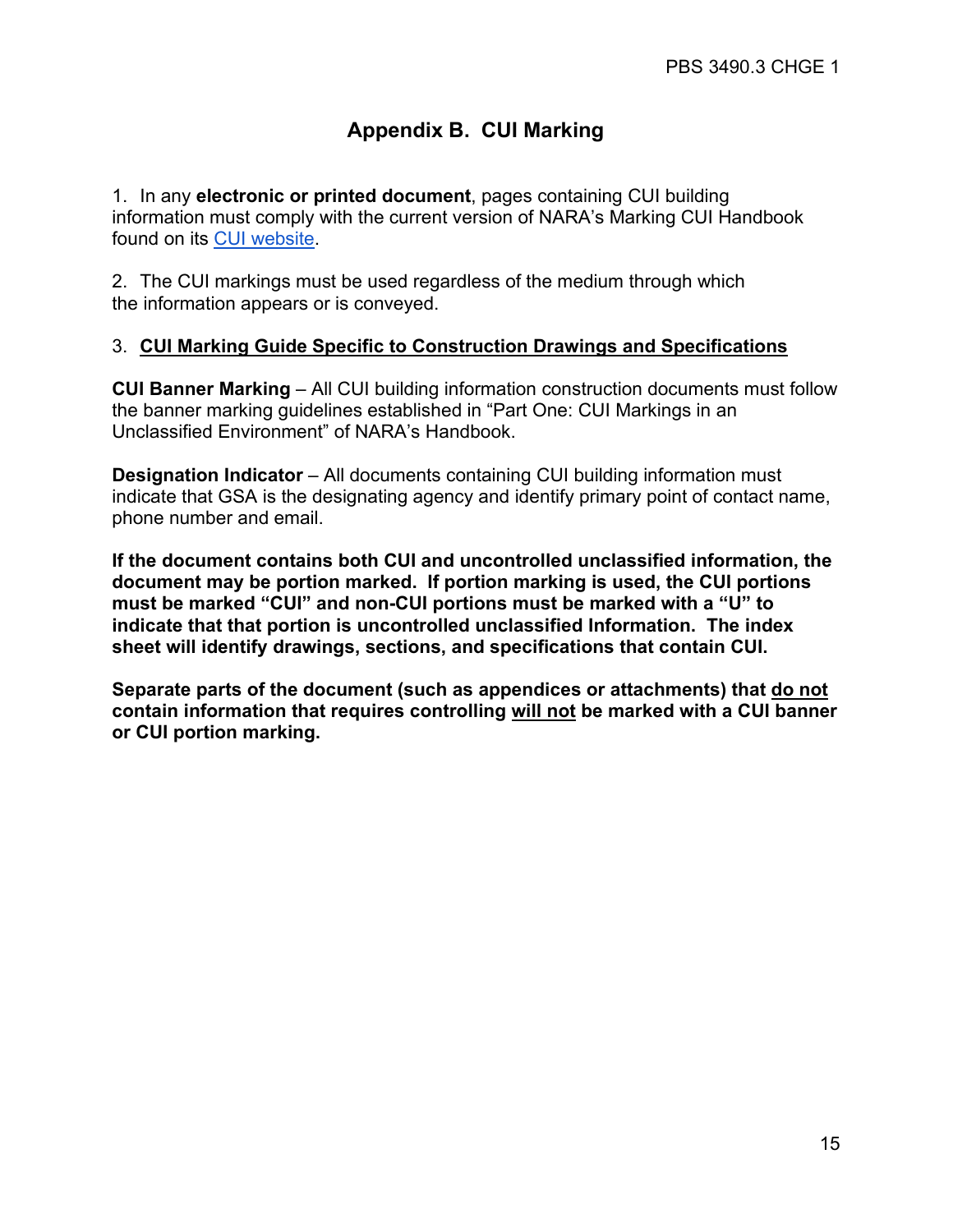# **Appendix C. CUI Contract Clause**

COs must include the following clause, or a similar updated clause per the GSAM, in: (1) all solicitations containing CUI building information (including Requests for Lease Proposals or Solicitations for Offers); and (2) contracts and final leases that may contain, require access to, or cause the generation of CUI building information.

Contractors must continue to handle sensitive building information as required under already existing contracts until the contract is modified to include the clause below or another CUI contract requirement applies.

[Begin clause]

## **Safeguarding and Dissemination of Controlled Unclassified Information (CUI) Building Information**

This clause applies to all recipients of CUI building information (which falls within the CUI Physical Security category), including offerors, bidders, awardees, contractors, subcontractors, lessors, suppliers and manufacturers.

Marking CUI. Contractors must submit any contractor-generated documents that contain building information to GSA for review and identification of any CUI building information that may be included. In addition, any documents GSA identifies as containing CUI building information must be marked in accordance with the Order and the Marking Controlled Unclassified Information Handbook (the current version may be found at [https://www.archives.gov/files/cui/20161206-cui-marking-handbook-v1-1.pdf\)](https://www.archives.gov/files/cui/20161206-cui-marking-handbook-v1-1.pdf) before the original or any copies are disseminated to any other parties. If CUI content is identified, the CO may direct the contractor, as specified elsewhere in this contract, to imprint or affix CUI document markings (CUI) to the original documents and all copies, before any dissemination, or authorized GSA employees may mark the documents.

## 1. Authorized recipients.

a. Building information designated as CUI must be protected with access strictly controlled and limited to those individuals having a Lawful Government Purpose to access such information, as defined in 32 C.F.R. § 2002.4(bb). Those with such a Lawful Government Purpose may include Federal, state and local government entities, and non-governmental entities engaged in the conduct of business on behalf of or with GSA. Non-governmental entities may include architects, engineers, consultants, contractors, subcontractors, suppliers, utilities, and others submitting an offer or bid to GSA, or performing work under a GSA contract or subcontract. Recipient contractors must be registered as "active" in the System for Award Management (SAM) database at [www.sam.gov,](http://www.sam.gov/) and have a Lawful Government Purpose to access such information. If a subcontractor is not registered in the SAM database and has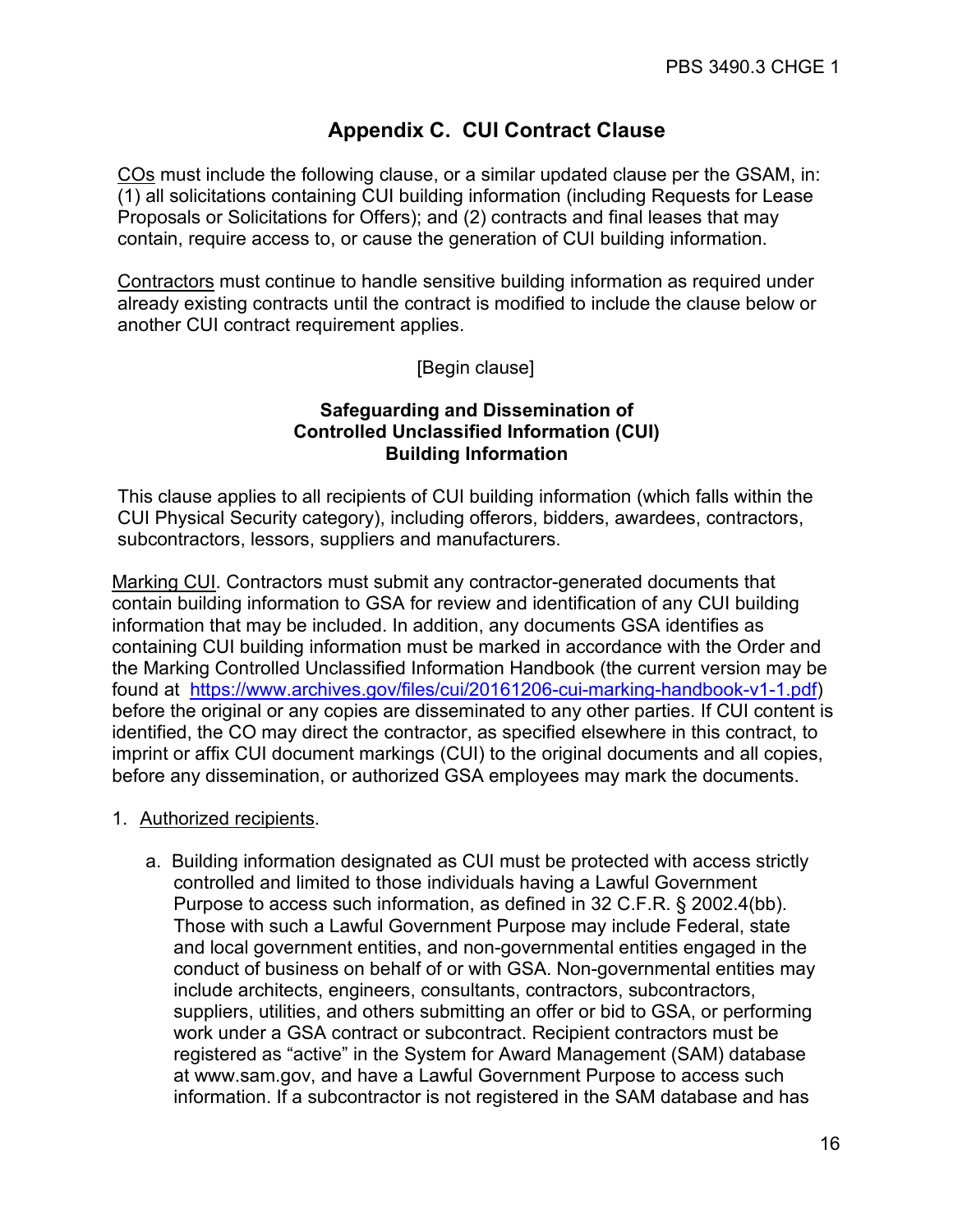a Lawful Government Purpose to possess CUI building information in furtherance of the contract, the subcontractor must provide to the contractor its DUNS number or its tax ID number and a copy of its business license. The contractor must keep this information related to the subcontractor for the duration of the contract and subcontract.

b. All GSA personnel and contractors must be provided CUI building information when needed for the performance of official Federal, state, and local government functions, such as for code compliance reviews and the issuance of building permits. Public safety entities such as fire and utility departments may have a Lawful Government Purpose to access CUI building information on a case-by-case basis. This clause must not prevent or encumber the necessary dissemination of CUI building information to public safety entities.

## 2. Dissemination of CUI building information:

- a. By electronic transmission. Electronic transmission of CUI information outside of the GSA network must use session encryption (or alternatively, file encryption) consistent with National Institute of Standards and Technology (NIST) SP 800- 171. Encryption must be through an approved NIST algorithm with a valid certification, such as Advanced Encryption Standard or Triple Data Encryption Standard, in accordance with Federal Information Processing Standards Publication 140-2, Security Requirements for Cryptographic Modules, as required by GSA policy.
- b. By nonelectronic form or on portable electronic data storage devices. Portable electronic data storage devices include CDs, DVDs, and USB drives. Nonelectronic forms of CUI building information include paper documents, photographs, and film, among other formats.
	- i. By mail. Contractors must only use methods of shipping that provide services for monitoring receipt such as track and confirm, proof of delivery, signature confirmation, or return receipt. CUI markings must not appear on the exterior of packages.
	- ii. In person. Contractors must provide CUI building information only to authorized recipients with a Lawful Government Purpose to access such information. Further information on authorized recipients is found in section 1 of this clause.

3. Record keeping. Contractors must maintain a list of all entities to which CUI is disseminated, in accordance with sections 2 and 3 of this clause. This list must include, at a minimum: (1) the name of the state, Federal, or local government entity, utility, or firm to which CUI has been disseminated; (2) the name of the individual at the entity or firm who is responsible for protecting the CUI building information, with access strictly controlled and limited to those individuals having a Lawful Government